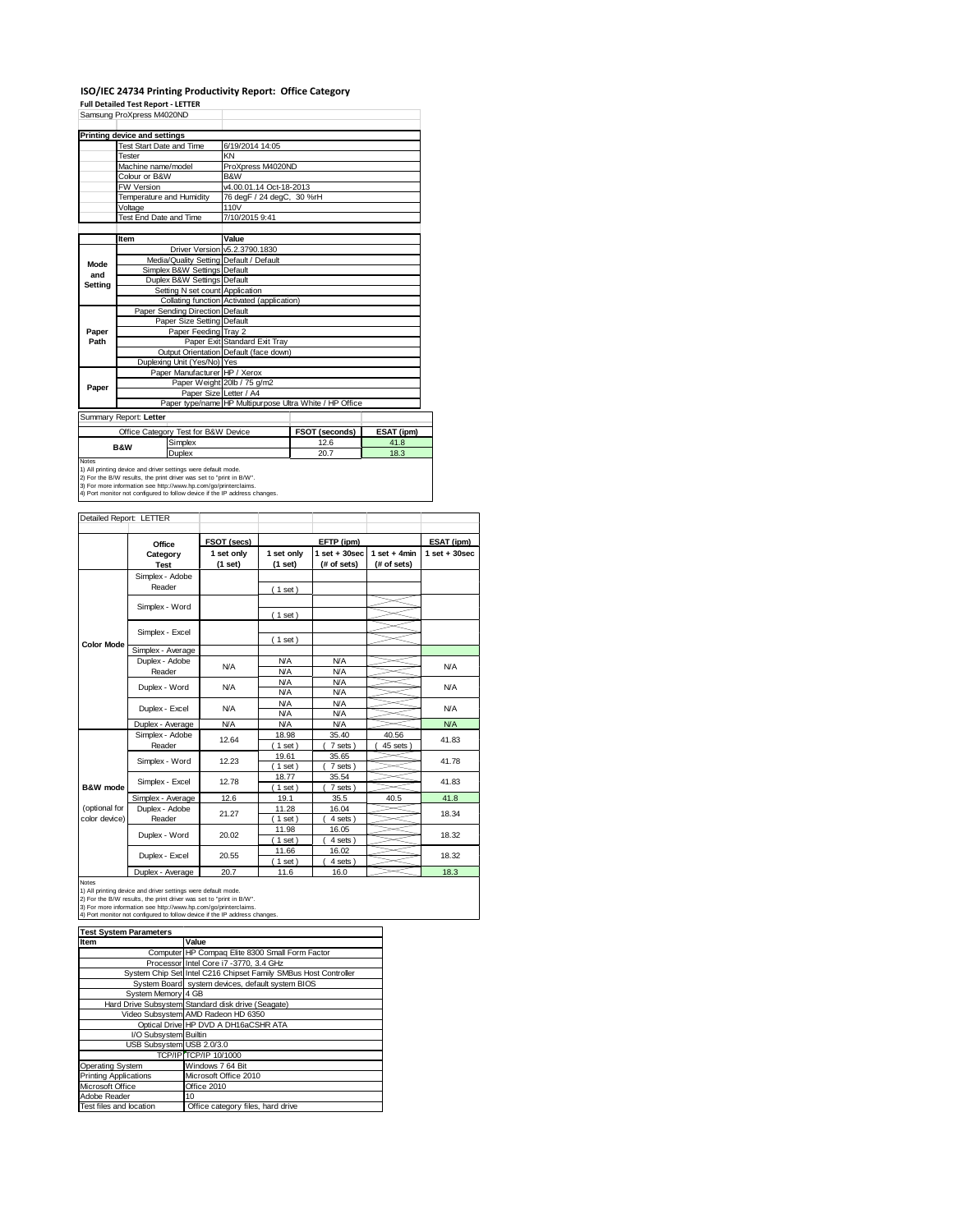# **ISO/IEC 24734 Printing Productivity Report: Office Category Full Detailed Test Report ‐ A4**

|         | Samsung ProXpress M4020ND     |                                                               |                                            |                                                         |            |  |  |  |
|---------|-------------------------------|---------------------------------------------------------------|--------------------------------------------|---------------------------------------------------------|------------|--|--|--|
|         | Printing device and settings  |                                                               |                                            |                                                         |            |  |  |  |
|         | Test Start Date and Time      |                                                               | 6/19/2014 14:05                            |                                                         |            |  |  |  |
|         | Tester                        |                                                               | KN                                         |                                                         |            |  |  |  |
|         | Machine name/model            |                                                               | ProXpress M4020ND                          |                                                         |            |  |  |  |
|         | Colour or B&W                 |                                                               | <b>B&amp;W</b>                             |                                                         |            |  |  |  |
|         | FW Version                    |                                                               |                                            | v4.00.01.14 Oct-18-2013                                 |            |  |  |  |
|         | Temperature and Humidity      |                                                               | 76 degF / 24 degC, 30 %rH                  |                                                         |            |  |  |  |
|         | Voltage                       |                                                               | 110V                                       |                                                         |            |  |  |  |
|         | <b>Test End Date and Time</b> |                                                               | 7/10/2015 9:41                             |                                                         |            |  |  |  |
|         |                               |                                                               |                                            |                                                         |            |  |  |  |
|         | Item                          |                                                               | Value                                      |                                                         |            |  |  |  |
|         |                               |                                                               | Driver Version v5.2.3790.1830              |                                                         |            |  |  |  |
| Mode    |                               | Media/Quality Setting Default / Default                       |                                            |                                                         |            |  |  |  |
| and     |                               | Simplex B&W Settings Default                                  |                                            |                                                         |            |  |  |  |
| Setting |                               | Duplex B&W Settings Default                                   |                                            |                                                         |            |  |  |  |
|         |                               | Setting N set count Application                               |                                            |                                                         |            |  |  |  |
|         |                               |                                                               | Collating function Activated (application) |                                                         |            |  |  |  |
|         |                               | Paper Sending Direction Default                               |                                            |                                                         |            |  |  |  |
|         |                               | Paper Size Setting Default                                    |                                            |                                                         |            |  |  |  |
| Paper   |                               | Paper Feeding Tray 2                                          |                                            |                                                         |            |  |  |  |
| Path    |                               |                                                               | Paper Exit Standard Exit Tray              |                                                         |            |  |  |  |
|         |                               |                                                               | Output Orientation Default (face down)     |                                                         |            |  |  |  |
|         |                               | Duplexing Unit (Yes/No) Yes                                   |                                            |                                                         |            |  |  |  |
|         |                               | Paper Manufacturer HP / Xerox                                 |                                            |                                                         |            |  |  |  |
| Paper   |                               |                                                               | Paper Weight 20lb / 75 g/m2                |                                                         |            |  |  |  |
|         |                               | Paper Size Letter / A4                                        |                                            |                                                         |            |  |  |  |
|         |                               |                                                               |                                            | Paper type/name HP Multipurpose Ultra White / HP Office |            |  |  |  |
|         | Summary Report: A4            |                                                               |                                            |                                                         |            |  |  |  |
|         |                               | Office Category Test for B&W Device                           |                                            | FSOT (seconds)                                          | ESAT (ipm) |  |  |  |
|         | <b>B&amp;W</b>                | Simplex                                                       |                                            | 13.0                                                    | 39.7       |  |  |  |
|         |                               | <b>Duplex</b>                                                 |                                            | 20.7                                                    | 17.8       |  |  |  |
| Notes   |                               | 1) All printing device and driver settings were default mode. |                                            |                                                         |            |  |  |  |

1) All printing device and driver settings were default mode.<br>2) For the B/W results, the print driver was set to "print in B/W".<br>3) For more information see http://www.hp.com/go/printerclaims.<br>4) Port monitor not configur

| Detailed Report: A4            |                           |                       |                          |                                  |                               |                   |
|--------------------------------|---------------------------|-----------------------|--------------------------|----------------------------------|-------------------------------|-------------------|
|                                | Office                    | FSOT (secs)           |                          | EFTP (ipm)                       |                               | ESAT (ipm)        |
|                                | Category<br><b>Test</b>   | 1 set only<br>(1 set) | 1 set only<br>(1 set)    | $1$ set $+30$ sec<br>(# of sets) | $1$ set + 4min<br>(# of sets) | $1$ set $+30$ sec |
|                                | Simplex - Adobe<br>Reader |                       | (1 set)                  |                                  |                               |                   |
|                                | Simplex - Word            |                       | $1$ set)                 |                                  |                               |                   |
| Colour<br>Mode                 | Simplex - Excel           |                       | $1$ set)                 |                                  |                               |                   |
|                                | Simplex - Average         |                       |                          |                                  |                               |                   |
|                                | Duplex - Adobe<br>Reader  | <b>N/A</b>            | <b>N/A</b><br><b>N/A</b> | <b>N/A</b><br><b>N/A</b>         |                               | <b>N/A</b>        |
|                                | Duplex - Word             | <b>N/A</b>            | <b>N/A</b><br><b>N/A</b> | <b>N/A</b><br><b>N/A</b>         |                               | <b>N/A</b>        |
|                                | Duplex - Excel            | N/A                   | <b>N/A</b><br><b>N/A</b> | <b>N/A</b><br><b>N/A</b>         |                               | <b>N/A</b>        |
|                                | Duplex - Average          | <b>N/A</b>            | <b>N/A</b>               | <b>N/A</b>                       |                               | N/A               |
|                                | Simplex - Adobe<br>Reader | 13.08                 | 18.34<br>$1$ set)        | 33.04<br>6 sets)                 | 38.84<br>56 sets )            | 39.75             |
|                                | Simplex - Word            | 12.67                 | 18.93<br>$1$ set)        | 33.43<br>6 sets)                 |                               | 39.67             |
| B&W mode                       | Simplex - Excel           | 13.07                 | 18.36<br>$1$ set)        | 33.22<br>6 sets)                 |                               | 39.75             |
|                                | Simplex - Average         | 13.0                  | 18.5                     | 33.2                             | 38.8                          | 39.7              |
| (optional for<br>color device) | Duplex - Adobe<br>Reader  | 20.74                 | 11.54<br>$1$ set)        | 15.64<br>4 sets)                 |                               | 17.84             |
|                                | Duplex - Word             | 20.28                 | 11.82<br>$1$ set)        | 15.70<br>4 sets)                 |                               | 17.82             |
|                                | Duplex - Excel            | 20.88                 | 11.48<br>1 set           | 15.66<br>4 sets                  |                               | 17.82             |
|                                | Duplex - Average          | 20.7                  | 11.6                     | 15.6                             |                               | 17.8              |

Notes<br>1) All printing device and driver settings were default mode.<br>2) For the B/W results, the print driver was set to "print in B/W".<br>3) For more information see http://www.hp.com/go/printerclaims.<br>4) Port monitor not co

| <b>Test System Parameters</b> |                                                                 |
|-------------------------------|-----------------------------------------------------------------|
| Item                          | Value                                                           |
|                               | Computer HP Compaq Elite 8300 Small Form Factor                 |
|                               | Processor Intel Core i7 -3770, 3.4 GHz                          |
|                               | System Chip Set Intel C216 Chipset Family SMBus Host Controller |
|                               | System Board system devices, default system BIOS                |
| System Memory 4 GB            |                                                                 |
|                               | Hard Drive Subsystem Standard disk drive (Seagate)              |
|                               | Video Subsystem AMD Radeon HD 6350                              |
|                               | Optical Drive HP DVD A DH16aCSHR ATA                            |
| I/O Subsystem Builtin         |                                                                 |
| USB Subsystem USB 2.0/3.0     |                                                                 |
|                               | <b>TCP/IP TCP/IP 10/1000</b>                                    |
| <b>Operating System</b>       | Windows 7 64 Bit                                                |
| <b>Printing Applications</b>  | Microsoft Office 2010                                           |
| Microsoft Office              | Office 2010                                                     |
| Adobe Reader                  | 10                                                              |
| Test files and location       | Office category files, hard drive                               |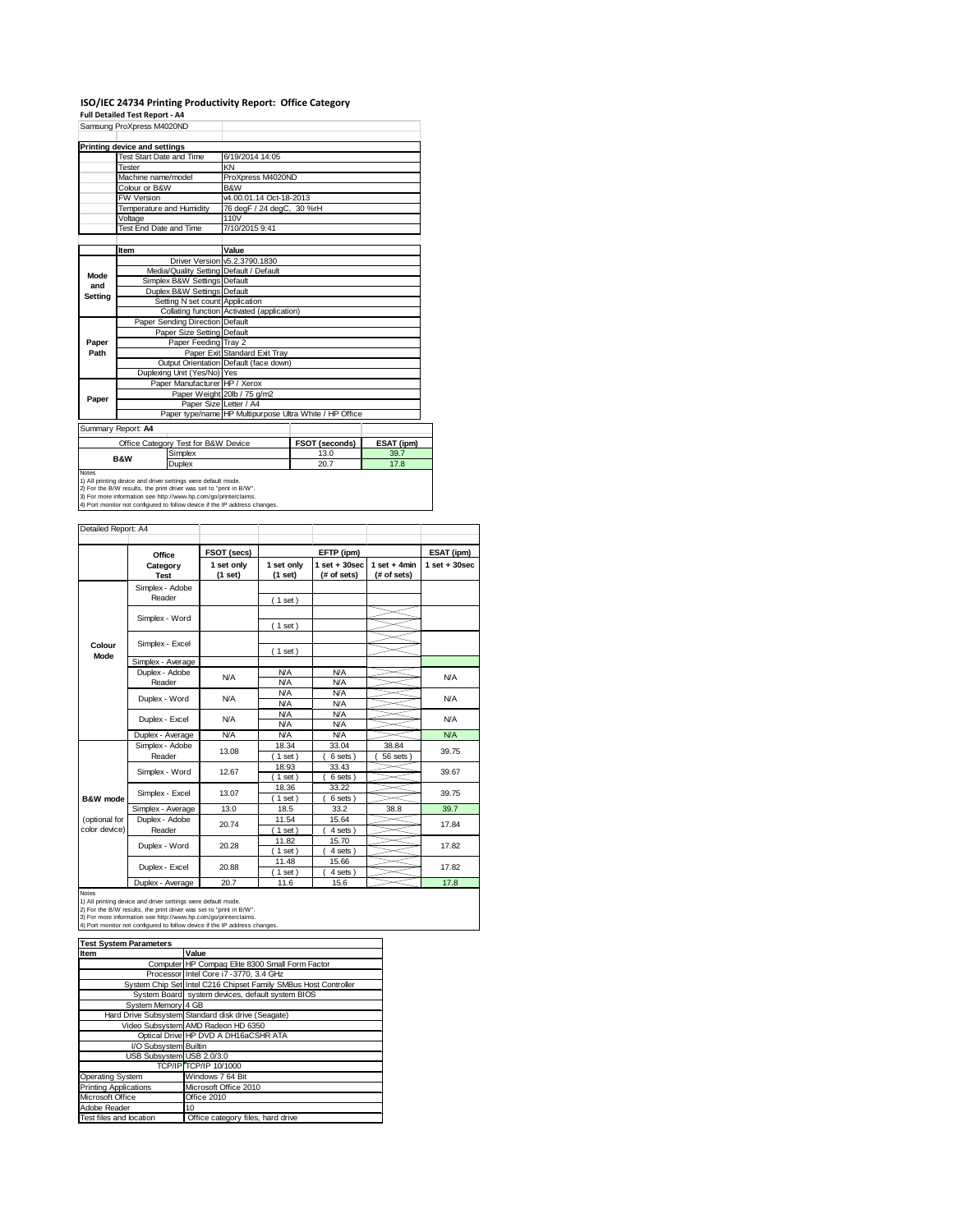### **ISO/IEC 17629 First Print Out Time Report: Office Category**

**Full Detailed Test Report ‐ LETTER**

|            | Samsung ProXpress M4020ND    |                                |
|------------|------------------------------|--------------------------------|
|            | Printing device and settings |                                |
|            | Test Start Date and Time     | 6/19/2014 14:05                |
|            | Tester                       | KN                             |
|            | Machine name/model           | ProXpress M4020ND              |
|            | Colour or B&W                | B&W                            |
|            | FW Version                   | v4.00.01.14 Oct-18-2013        |
|            | Configuration (options)      | Default                        |
|            | Controller                   | V1.00.02                       |
|            | Printing device page count   | Not Specified                  |
|            | Printing supplies page count | Not Specified                  |
|            | Temperature and Humidity     | 77 degF / 25 degC, 29 %rH      |
|            | Voltage                      | 110V                           |
|            | Test End Date and Time       | 6/8/2015 6:20                  |
|            |                              |                                |
|            | Item                         | Value                          |
| Mode       | PDL and driver version       | v5.2.3790.1830                 |
| and        | Print Quality mode           | default                        |
| Setting    | <b>B&amp;W</b> settings      | default                        |
|            | Paper feed orientation       | Short Edge                     |
| Paper      | Paper type setting           | default                        |
|            | Paper feeding                | Standard cassette              |
|            | Paper exit                   | Standard exit tray             |
| Paper Path | Output orientation           | default (face up or face down) |

**ISO First Page Out Time Summary Report: Office Category**

| Summary Report: Letter |         |                           |
|------------------------|---------|---------------------------|
|                        |         | FPOT from Ready (seconds) |
| <b>B&amp;W</b>         | Simplex | 7.66                      |
|                        | Duplex  | 13.32                     |
| Notes                  |         |                           |

Notes<br>1) All printing device and driver settings were default mode.<br>2) For the B/W results, the print driver was set to "print in B/W".<br>3) For more information see http://www.hp.com/go/printerclaims.<br>4) Port monitor not co

|                                | ISO First Page Out Time Report: Office Category                                                                                                                                                                                                                                                                                                       |                   |                    |                              |                      |                   |  |  |
|--------------------------------|-------------------------------------------------------------------------------------------------------------------------------------------------------------------------------------------------------------------------------------------------------------------------------------------------------------------------------------------------------|-------------------|--------------------|------------------------------|----------------------|-------------------|--|--|
|                                |                                                                                                                                                                                                                                                                                                                                                       |                   |                    |                              |                      |                   |  |  |
| <b>Detailed Report: LETTER</b> |                                                                                                                                                                                                                                                                                                                                                       |                   |                    |                              |                      |                   |  |  |
|                                |                                                                                                                                                                                                                                                                                                                                                       | Word<br>(seconds) | Excel<br>(seconds) | Adobe<br>Reader<br>(seconds) | Average<br>(seconds) | <b>Delay Time</b> |  |  |
|                                | FPOT from Ready - Simplex                                                                                                                                                                                                                                                                                                                             |                   |                    |                              |                      |                   |  |  |
|                                | FPOT from Ready - Duplex                                                                                                                                                                                                                                                                                                                              |                   |                    |                              |                      |                   |  |  |
| <b>Color Mode</b>              | FPOT from Sleep - Simplex                                                                                                                                                                                                                                                                                                                             |                   |                    |                              |                      |                   |  |  |
|                                | Recovery Time                                                                                                                                                                                                                                                                                                                                         |                   |                    |                              |                      |                   |  |  |
|                                | FPOT from Off - Simplex                                                                                                                                                                                                                                                                                                                               |                   |                    |                              |                      |                   |  |  |
|                                | Warm-up Time                                                                                                                                                                                                                                                                                                                                          |                   |                    |                              |                      |                   |  |  |
|                                | FPOT from Ready - Simplex                                                                                                                                                                                                                                                                                                                             | 7.48              | 7.74               | 7.73                         | 7.66                 | 49 Seconds        |  |  |
|                                | FPOT from Ready - Duplex                                                                                                                                                                                                                                                                                                                              | 13.15             | 13.42              | 13.38                        | 13.32                | 49 Seconds        |  |  |
| <b>B&amp;W Mode</b>            | FPOT from Sleep - Simplex                                                                                                                                                                                                                                                                                                                             |                   |                    | 16.55                        |                      | 61 Minutes        |  |  |
|                                | Recovery Time                                                                                                                                                                                                                                                                                                                                         |                   |                    | 8.8                          |                      |                   |  |  |
|                                | FPOT from Off - Simplex                                                                                                                                                                                                                                                                                                                               |                   |                    | 39.38                        |                      |                   |  |  |
|                                | Warm-up Time                                                                                                                                                                                                                                                                                                                                          |                   |                    | 31.65                        |                      |                   |  |  |
| Notes                          | 1) All printing device and driver settings were default mode.<br>2) For the B/W results, the print driver was set to "print in B/W".<br>3) For more information see http://www.hp.com/go/printerclaims.<br>4) Port monitor not configured to follow device if the IP address changes.<br>5) Page counts were collected after completion of the tests. |                   |                    |                              |                      |                   |  |  |

**Item Value**<br> **Computer HP Computer** Computer **HP Compaq Elite 8300 Small Form Factor**<br>
Processor **Intel Core i7 -3770, 3.4 GHz** System Chip Set Intel C216 Chipset Family SMBus Host Controller<br>System Board system devices, default system BIOS System Memory<br>Hard Drive Subsystem Stand Hard Drive Subsystem Standard disk drive (Seagate)<br>Video Subsystem AMD Radeon HD 6350 Video Subsystem AMD Radeon HD 6350 Optical Drive HP DVD A DH16aCSHR ATA /O Subsystem B Subsystem USB 2.0/3.0 Operating System Windows 7 Business/Ultimate, 64 bit, Build 7601, SP 1 Microsoft Office 2010 SP2 Adobe Reader 10.1.4 Print Driver v5.2.3790.1830 **Test System Software Test System Parameters Printing Device Connection** TCP/IP 10/1000 Printing Applications